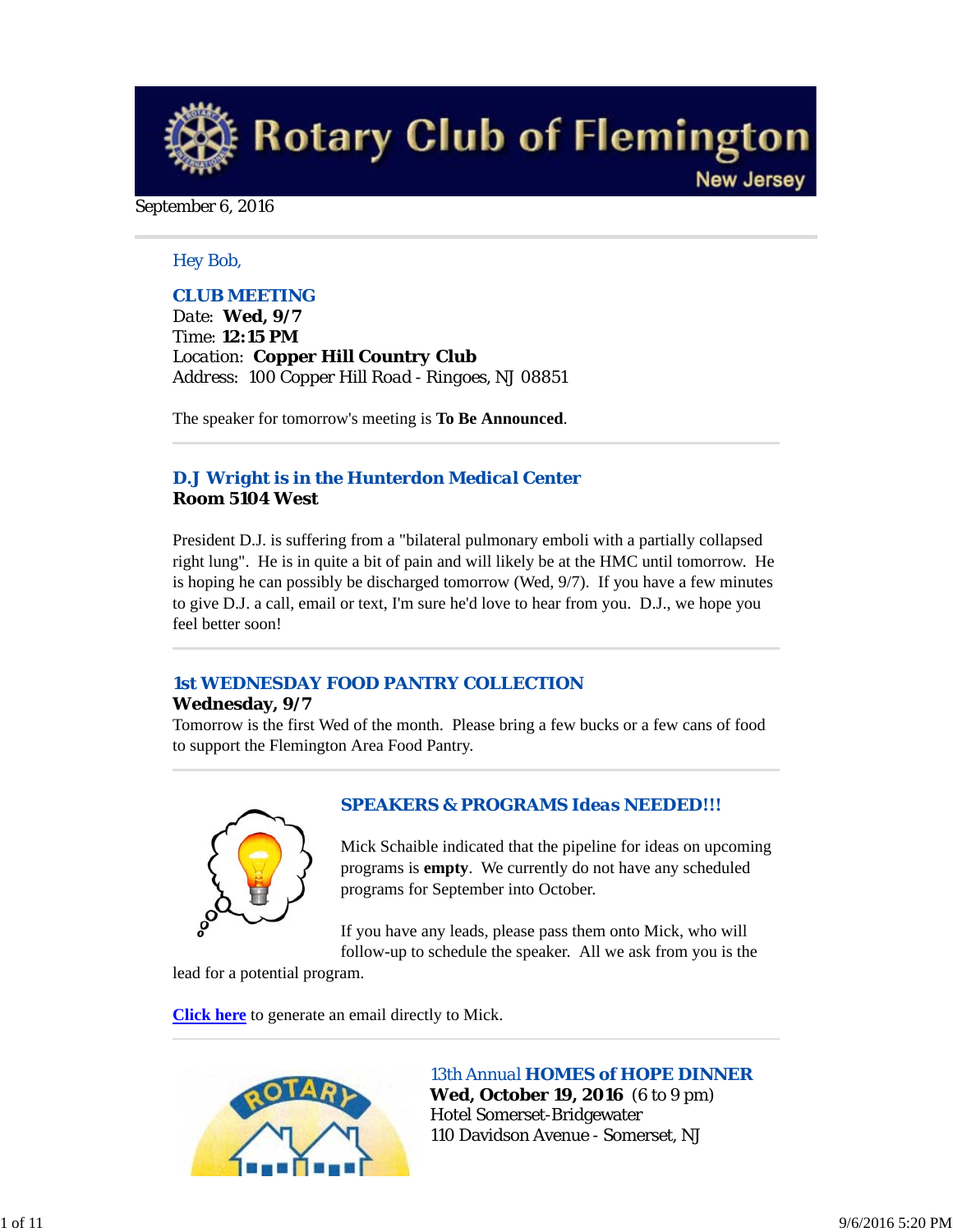

#### Cost: **\$60 per Person**

**Click Here** to download a flyer for the upcoming 13th Annual Homes of Hope dinner being held at

the Hotel Somerset-Bridgewater. There will be a cocktail hour (cash bar) and dinner.

Although the project is not over, this will be the final dinner. Come and celebrate the difference that has been made via the project. The village in Ecuador is an ongoing success and the children are doing well. Our friends from Ecuador will also be at this dinner.

If you are able to attend, please let President D.J. know. Click Here to generate an email to D.J.



Click Photo to see a larger image

## *Rotary Club of Aberdeen, MD* **Raffling a 2016 Jeep Wrangler 4x4 Raffle Drawing on 9/12/2016**

Bob Burgard, Past-President of the Aberdeen Rotary Club, wanted to let you know that **this is the last week to buy tickets!!!!** The drawing will be held next Monday, 9/12/2016.

The Aberdeen Rotary Club (ARC) is raffling

a **2016 Jeep Wrangler Unlimited Sport 4X4**. Only 2000 Tickets will be sold at **\$50.00 each**. The drawing will be held at the Annual ARC Golf Outing on September 12, 2016.

In addition to the Jeep, there is a second prize of \$1,000 and a third prize of a \$250 Gift Certificate to Saxon's Jewelers in Harford County, MD.

Aberdeen Rotary Club is anticipating significant support for the Harford County Boys and Girls Club and Local Scholarships that are budgeted for over \$50,000.

The Aberdeen Rotary Charities is a 501c3. Tax deductible contributions are in reference to EIN# 90-0752980.

If you have any questions, contact Bob Burgard as follows: Cel(908) 528-4073 (or) Office(908) 751-1223.

410-838-6257 is a Call Center that forwards the call to raffle coordinator.



**42nd Annual PANCAKE DAY plus COSTUME CONTEST**  *and Halloween High School* Date: **Sat, October 29, 2016** Time: **7am** to **12noon** Hunterdon Central Regional H.S. 29 Junction Road - Flemington, NJ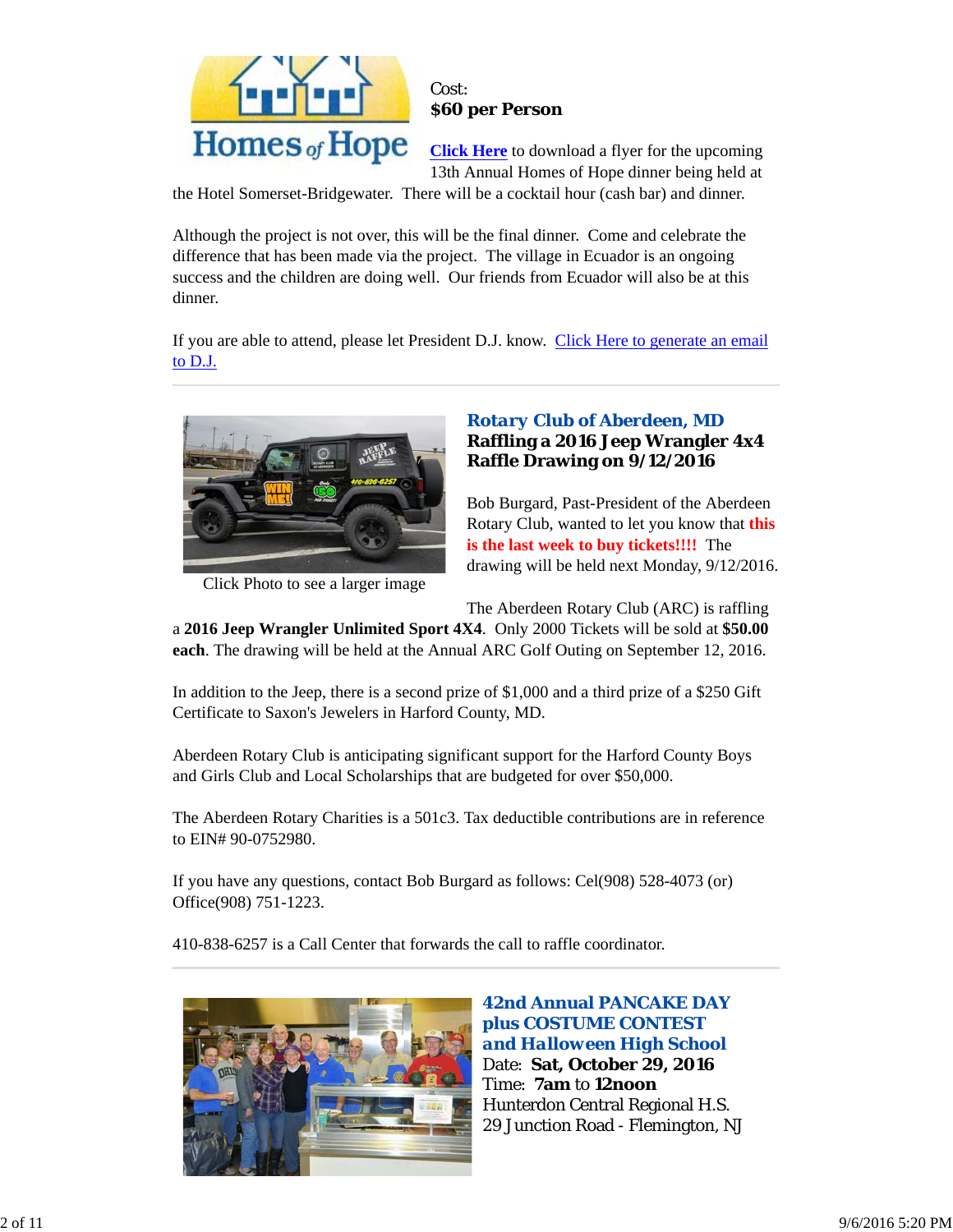

If you enjoy a great family event and lots of delicious pancakes, then plan to attend

Flemington Rotary's **42nd Annual Pancake Day plus Costume Contest & Halloween High School** on Saturday, October 29. Doors open at **7am** and close at **12noon**.

This annual event will take place at the Commons at Hunterdon Central Regional High School in Raritan Township. The Commons is near Hunterdon Central's field house, at 29 Junction Road, in Flemington.

The Rotary Club of Flemington Helps the Local Community - Proceeds generated from Pancake Day provide scholarships for HCRHS & HC-Polytech graduating seniors.

**HALLOWEEN HIGH SCHOOL** - Fun for the Entire Family - Special activities will include an indoor Halloween High School from **9am** until **11am**, sponsored by Hunterdon Central. Family members of all ages are welcome to participate in the Halloween High School, including all of the activities. Note that a **Paid admission** to Pancake Day is required in order to participate in Halloween High School.



**COSTUME CONTEST** - A **Costume Contest** will be held during the Pancake Day event. The contest will begin at **10:30am** and is for the **Ages** of Infant to 16. **Cash Prizes** for best costumes as selected by the judges! Note that a **Paid admission** to Pancake Day is required in order to participate in the Costume Contest. The categories for the costume contest are:

- **SCARRIEST** costume.
- **SUPER HERO** costume.
- **ANIMAL** costume.
- **FUNNIEST** costume.
- **PRINCESS** costume.
- **FAMOUS PERSON** costume.

**DELICIOUS PANCAKES and more** - Rotary will have delicious Buttermilk Pancakes for all ages to enjoy from **7am** to **12noon**! And, in addition to the flapjacks, sausage, juice, coffee & tea, there will also be a bake sale. The bake sale will offer a broad selection of cookies, cakes, pies and pastries prepared by Rotary members and their families.

**EVENT TICKETS** - Pancake Day tickets are available in advance from Rotary Club of Flemington members, or at the door. Enjoy as much as you can eat  $&$  drink! This includes pancakes, sausages, butter, syrup, coffee, tea, juice and milk. Cost is only \$8.00 for adults; \$5.00 for children ages 5 - 11; Children under 5 are free. Ticket cost includes admission to the Costume Contest, any special exhibits & Halloween High School.

**OPTIONAL FOOD PANTRY DONATIONS** - We will gladly accept non-perishable food donations, which will be distributed to the local food pantries. The Rotary Club of Flemington would like to thank the generosity of the many local community businesses who help make the event possible.

For more info, goto www.FlemingtonRotaryNJ.org or contact Event Chair, Lynn Hyman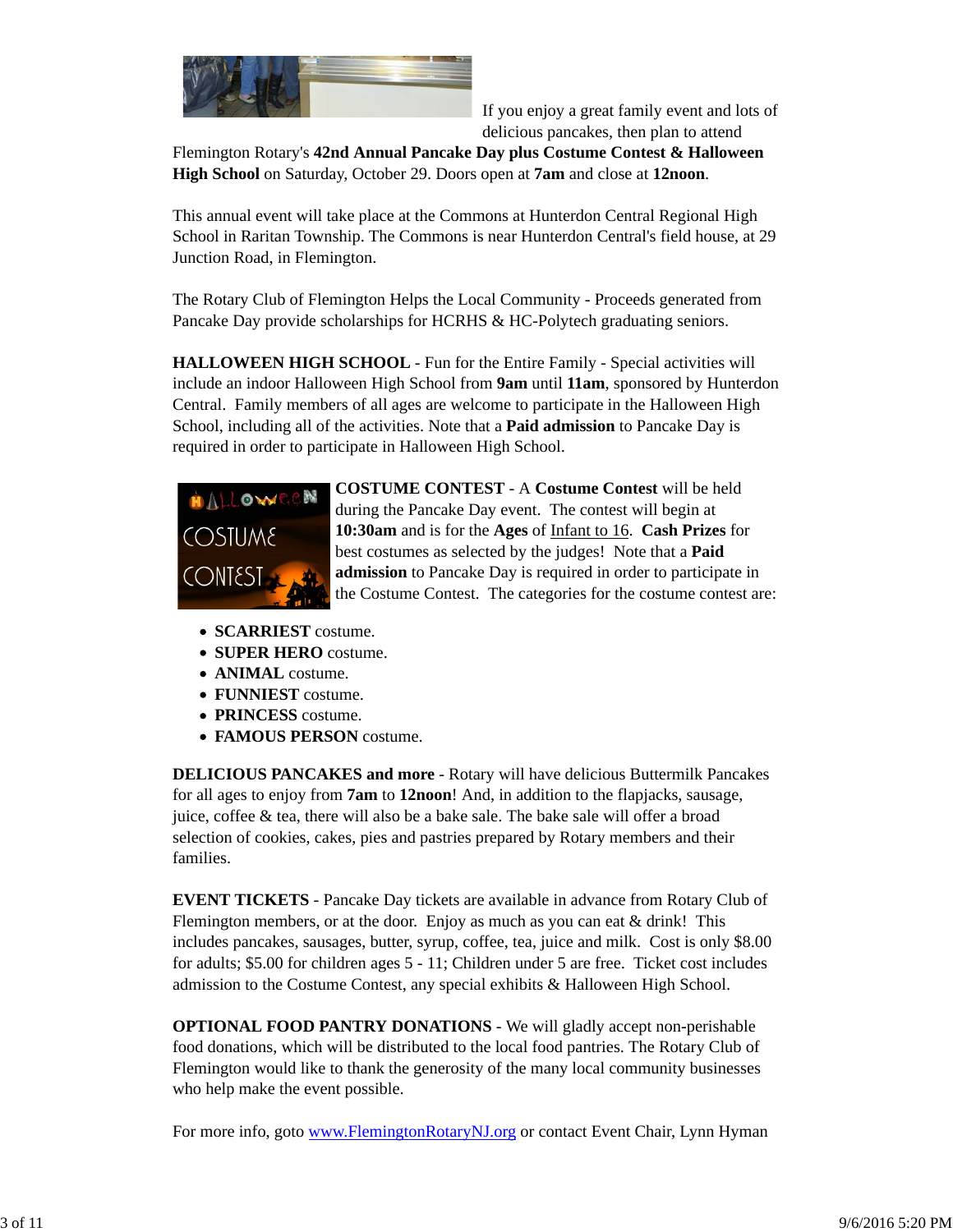

**Hunterdon Healthcare** Your full circle of care. www.hunterdonhealthcare.org

Thanks to the **Hunterdon Healthcare System** for being our **Primary Event Sponsor**!



## *The BAKE SALE at Pancake Day* **Saturday, October 29, 2016**

Terry Martin wanted to let you know that the **BAKE SALE** will take place during our Annual Pancake Day event from 7am to 12noon on Sat, October 29 at the HCRHS Commons.

All Rotarians are requested to bring a baked item to

the event. Or if you prefer, you could donate \$10 instead and Terry Martin will gladly purchase items on your behalf.

Baked items can be dropped off on Friday night (10/28) between 6-7pm at the HCRHS Commons OR on Saturday Morning (10/29) by 7:00 am. If everyone made or donated something, we could make an extra \$300.00. Thanks in advance for your support!!! If you have any questions, please CLICK HERE to email Terry Martin.



## *Rotary Club of Princeton 2nd Annual WINE TASTING EVENT* **September 13, 2016 Hopewell Valley Vineyards** 46 Yard Road - Pennington, NJ \$75 per Person

**Click Here** to download a PDF of the event flyer for the Princeton Rotary Club's annual Wine Tasting event at Hopewell Valley Vineyards.

View the flyer for additional information.

## *Fanwood Scotch Plains Rotary Club Harvest Homecoming Festival at the Scotch Plains Fanwood Community Garden*

**Saturday, October 1st** (11am to 3pm) 1451 Raritan Road - Scotch Plains, NJ

The Rotary Club of Fanwood-Scotch Plains and the Scotch Plains Fanwood Community Garden are hosting a Harvest Homecoming festival at the Frazee House, the site of the SPF Community Garden, 1451 Raritan Road in Scotch Plains, on Saturday October 1st, from 11:00 am to 3:00 PM.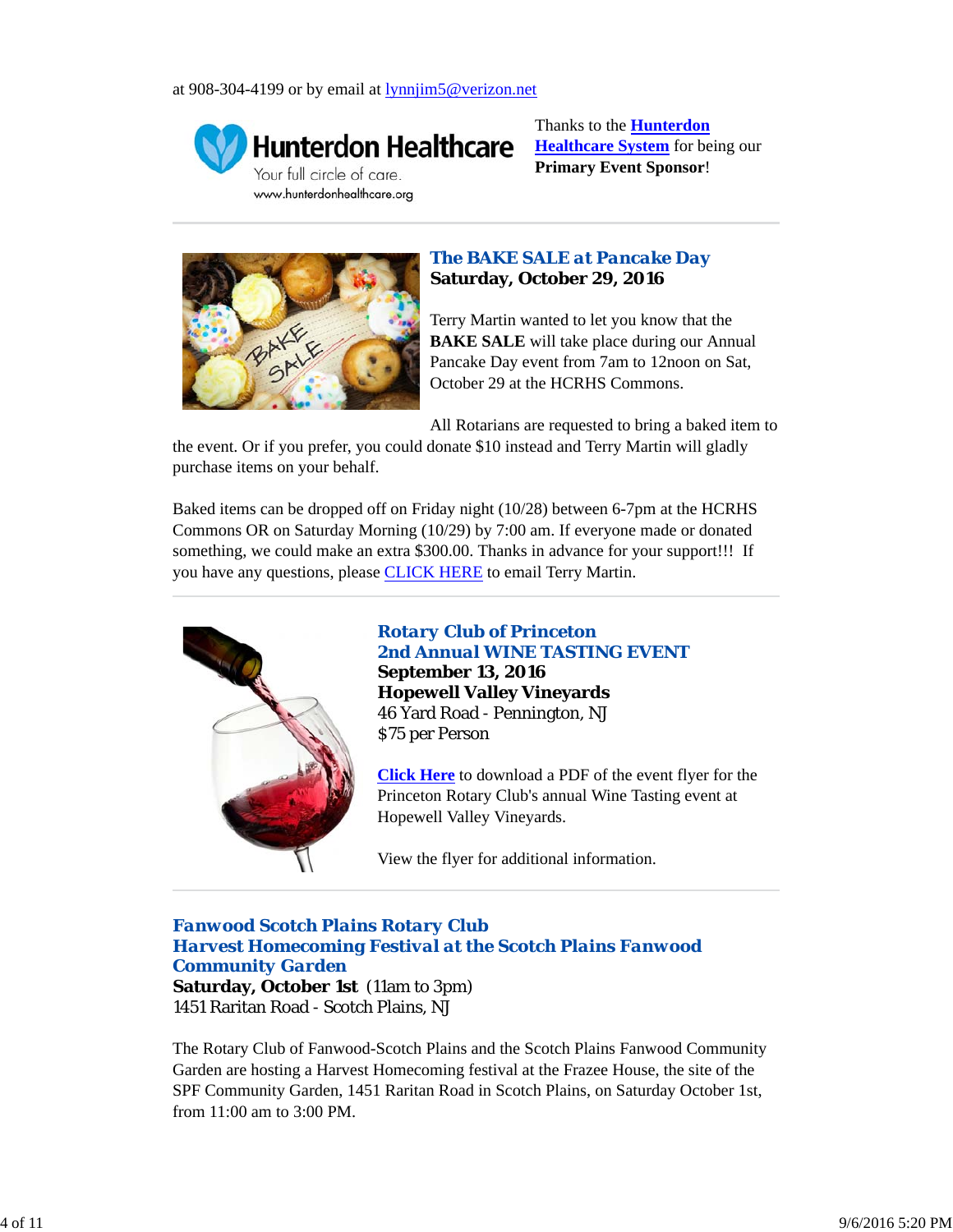The event will celebrate the success of the new Community Garden, and a return to the land, all of the good things that come from it. It is a salute to the pre- Revolutionary days, when the land was a flourishing farm and community gathering place, owned by Elizabeth and Gershom Frazee . The proceeds will support the non-profit organizations: the continued growth of the SPF Community Garden as well as the continued restoration of the Frazee House.

Activities will include Live Music, Pony Rides, a Petting Zoo, Food Trucks, Face Painting, children's crafts, Square Dancing, and Art from local artists will be available for display and sale, ...and much, much more! A representative from the SPF Community Garden will be present to answer questions about the garden and there will be a farm to table demonstration.

We invite Rotary club members to attend and bring the entire family. Enjoy the entertainment, food, and learn about the Frazee property and the Community Garden.

Admission is free and all are welcome!

For more information please contact Cathy Harris at kulayan\_design@verizon.net

Thank you in advance for your support!

Carmela Resnick President, Fanwood-Scotch Plains Rotary



*35th Annual Rotary District 7510 VOCATIONAL ASSEMBLY* **Wed, October 5, 2016** Pines Manor - Edison, NJ

The annual Vocation Assembly will be held on Wednesday, October 5th at the Pines Manor in

Edison.

Our District is looking for advertisers for the event. If you are interested in placing an advertisement, **Click Here** to download a PDF of the sponsorship form. Ad prices start at \$75 for a business card. Refer to the flyer for additional information.



## *Flemington Rotary Donates \$1800 to Animal Alliance* **Wed, 8/10/2016**

At their Wednesday, August 10th club meeting, the Rotary Club of Flemington presented an **\$1800** donation check to **Animal Alliance**.

The proceeds were raised by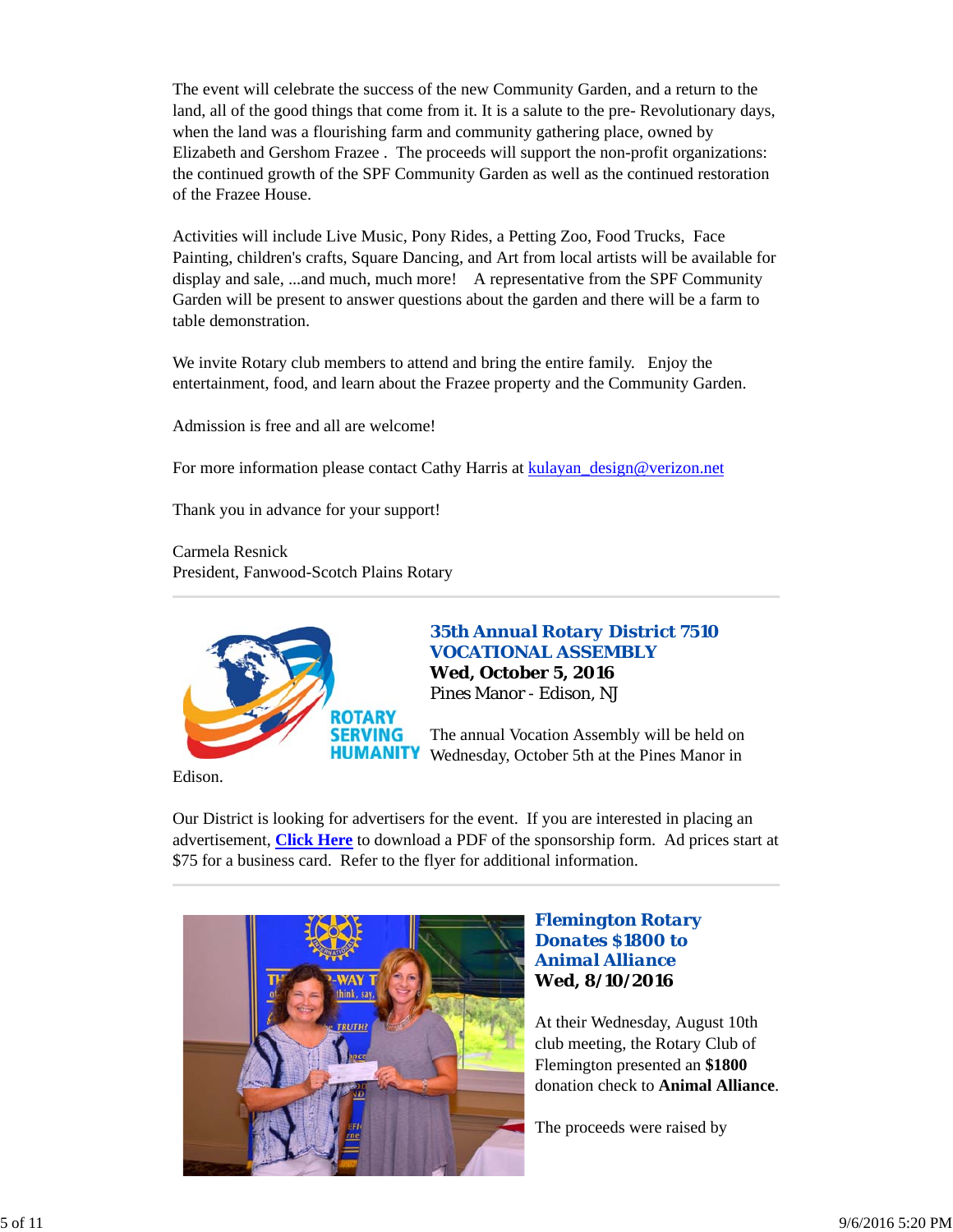

Flemington Rotary's "Bark in the Park" Dog Walk event that was held

on Sunday, June 12th at the Boro Park in Flemington.

Pictured from left to right are **Ann Trinkle**, Founder & Executive Director of Animal Alliance and **Lynn Hyman**, Past-President of Flemington Rotary. Thanks to Herb Bohler for taking the photo. Not pictured is Jim Davidson, event chair of the Dog Walk.



#### *The Flemington Rotary MEMBER DIRECTORY Is Updated on the Website*

A PDF copy of the Club Directory kept on the club website, located on the password protected "**Members Only**" page. To access this, simply goto **www.FlemingtonRotaryNJ.org** and click on "Members

Only" in the upper left. The page is password protected. If you do not have the password, simply email us and request it.

If you see any updates that need to be made (a change of address, email, phone number, something is not listed correctly, etc.), please email Sandy Clark and request any changes to be made. **Click Here** to generate an email to Sandy.



## *SPEAKERS & PROGRAMS BEING SOUGHT*

Mick Schaible is looking for some ideas for upcoming meeting programs and speakers. If you have any leads, please pass them onto Mick, who will follow-up to schedule the speaker.

**Click here** to generate an email directly to Mick.



As you know, the Rotary Club of Flemington is a member of the H.C. Chamber of Commerce. This enables all Rotarians the ability to attend a Chamber function as a "member". If someone asks you what your business is, you would explain that you are a member representing the Rotary Club of Flemington. **Click Here** to visit the Chamber website for a listing of upcoming events.



## *Jersey Talk Radio - Internet Radio "THE ROTARY HOUR"* **Tuesdays** from **5pm to 6pm**

PDG Megan Jones-Holt is the host of "The Rotary Hour" on the

"Jersey Talk Radio" internet radio station. She is always looking for guests to have on the show. If you are intersted, please get in touch with Megan at (908)894-4590 or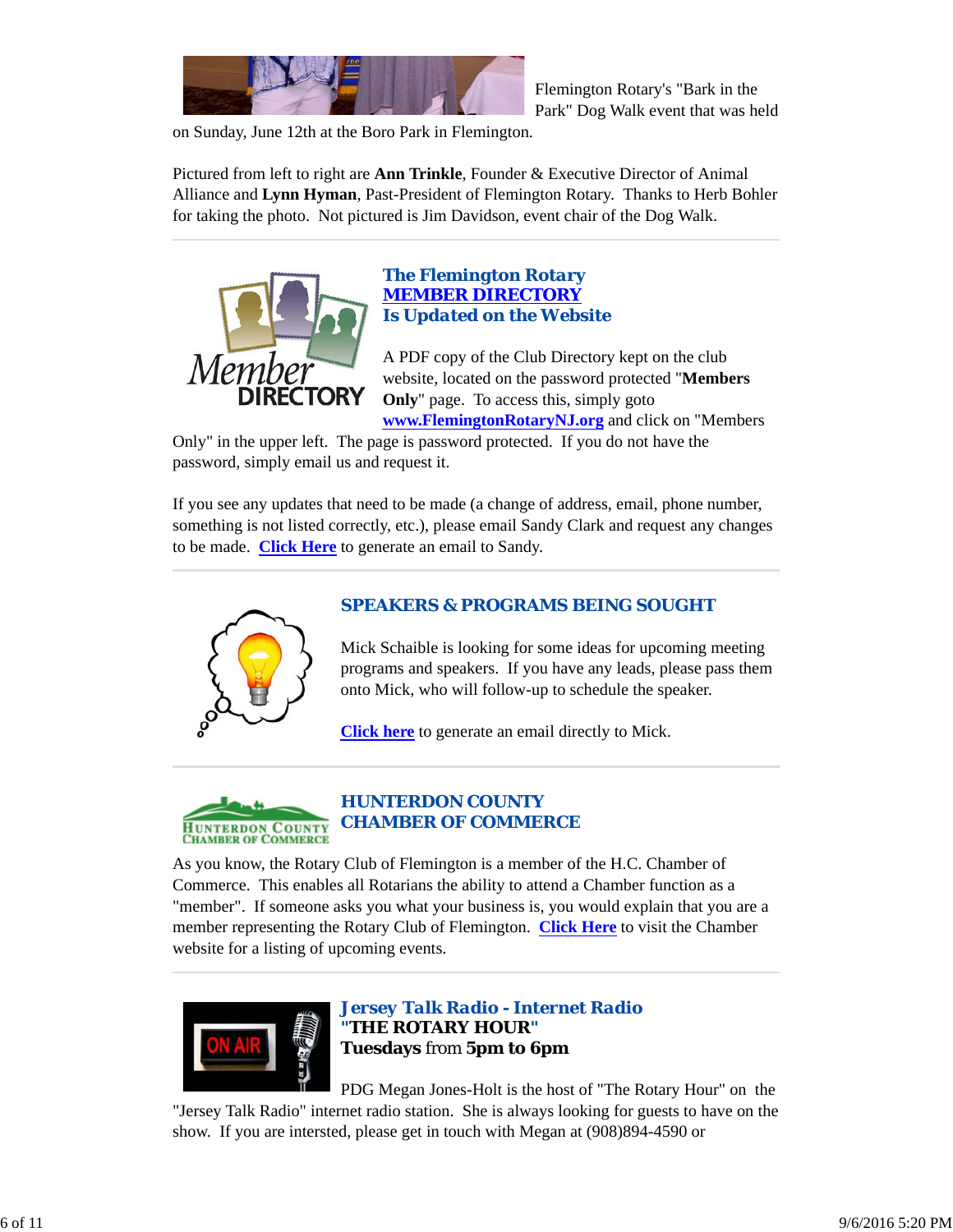#### **mjonesholt@gmail.com**.

**Click Here** to listen to the Internet Radio station from your PC, smart phone, mobile device, etc.

#### *ROTARY DISTRICT 7510 NEWS*

**Click Here** to read the current news from our Rotary District 7510.

## *UPCOMING DATES TO NOTE:*

Wed, 9/07: Open Wed, 9/14: Open Wed, 9/21: Open Wed, 9/28: Open

Wed, 10/12: District Governor Official Visit (DG Charles Minton)

**Next RCOF Board Meeting**: To Be Announced. (Held bi-monthly). **Next Membership Meeting**: Wed,  $9/14/2016$  at 1:30 PM (Usually the 2<sup>nd</sup> Wed).

#### **Upcoming RCOF Club Events, Fundraisers, Fellowship Events, Etc**.: Sat, 10/29: **Pancake Day, Halloween High School & Costume Contest**

#### **Rotary District 7510 Events & Functions:**

Wed, 10/5: NJ State Vocational Assembly Mon, 11/14: Eat, Drink & Share at 6:00pm (The Pines Manor, Route 27 & Talmadge Road - Edison, NJ) 3/2/17: President-Elect Training Seminar (PETS 1) 3/23 to 3/25/17: President-Elect Training Seminar (PETS 2) 5/5 to 5/7/17: District Conference at the Shawnee Inn 6/10 to 6/14/17: Rotary International Convention in Atlanta, Georgia

#### *COMMITTEE LIST:*

**Click Here** to download the listing of all current Club Committee's and its members.

#### *"MEMBERS ONLY" WEBSITE:*

#### **Click Here for the Members Only section of the website to find:**

1) The "Membership Proposal Form" to propose a new member.

- 2) New Member Information.
- 3) An Online Copy of the Club Membership Directory.
- 4) A Link to All Photos Albums of the Club.

#### *ROTARY WEBSITE LINKS:*

Rotary International: **www.Rotary.org** Rotary District 7510: **www.RotaryNJ.org**

#### *NEARBY ROTARY CLUB MEETINGS:*

As A Rotarian, you are Welcome to attend a Rotary Club meeting anywhere in the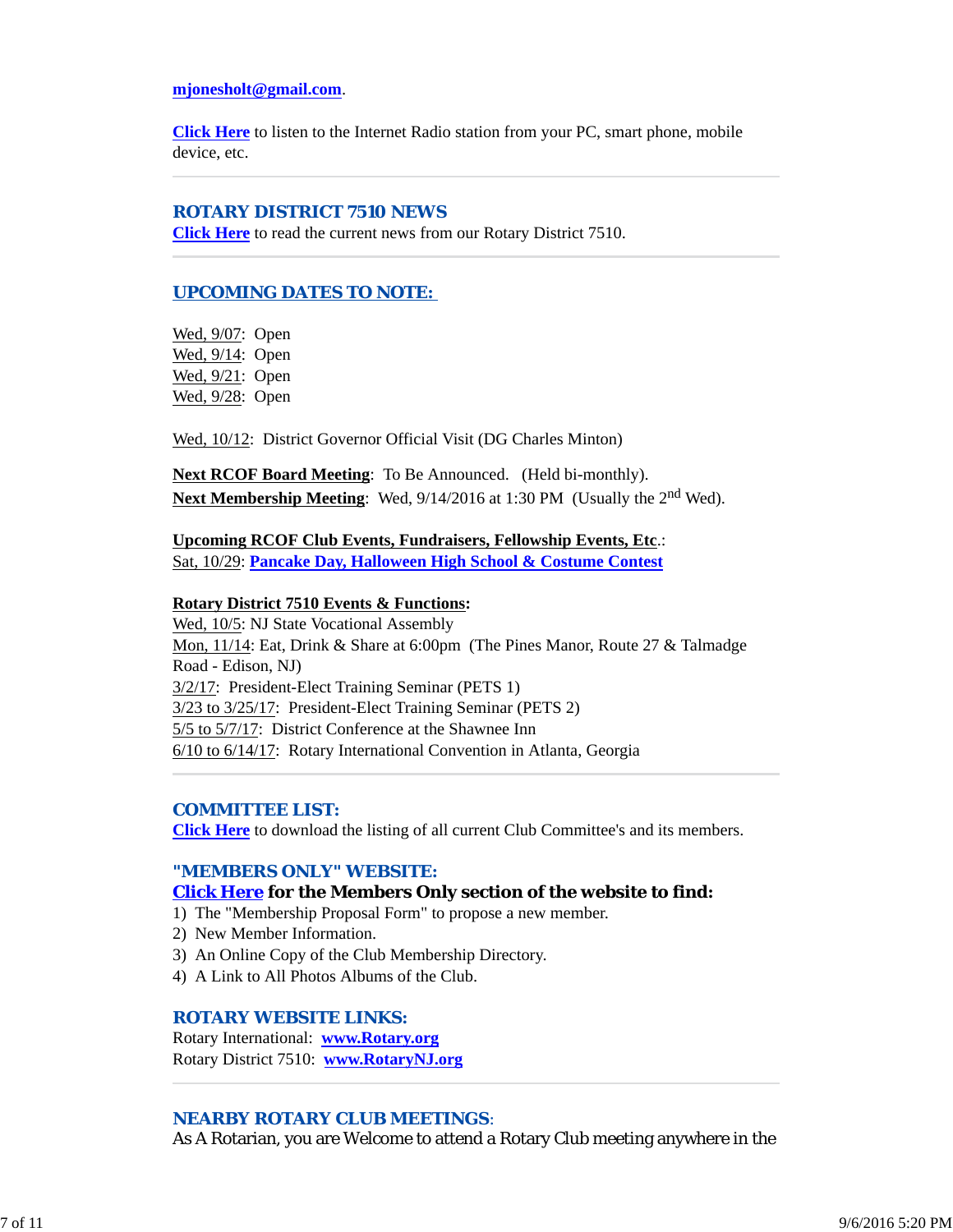world. Click here for the Rotary Club Locator App. Or see below for some local meetings:

#### Mondays

**Lambertville/New Hope** (6:30 pm) - Lambertville Station Restaurant; 11 Bridge Street, Lambertville NJ 08530

**Piscataway** (12:15 pm) - Radisson Hotel; 21 Kingsbridge Road, Piscataway, NJ 08854

#### Tuesdays

**Whitehouse** (12:15 pm) - Max's 22; 456 Route 22 West, Whitehouse Station, NJ 08889 **Princeton** (12:15 pm) - The Nassau Club; 6 Mercer Street, Princeton, NJ 08540 **Bridgewater-Bound Brook** (12:15 pm) - Arbor Glenn; 100 Monroe St, Bridgewater 08807

#### Wednesdays

**Branchburg Township** (7:30 am): Stoney Brook Grille; 1285 Route 28, North Branch, NJ 08876

**Flemington** (12:15pm): Copper Hill Country Club; 100 Copper Hill Road, Ringoes, NJ 08851

**Hillsborough Township** (6:15 pm): Pheasant's Landing; 311 Amwell Road (Rt. 514), Hillsborough, NJ 08844

#### Thursdays

**Clinton Sunrise** (7:30 am): Clinton Fire Department; New Street, Clinton, NJ 08809 **Somerville/Bridgewater** (12:15 pm): Bridgewater Manor; 1251 US Highway 202/206, Bridgewater, NJ 08807

**Trenton** (12:15 pm): Freddie's Tavern; 12 Railroad Avenue, West Trenton, NJ 08628

#### Fridays

**North Hunterdon** (12:15 pm): Beaver Brook County Club; 25 County Club Drive, Annandale, NJ 08801

**Princeton Corridor** (12:15pm): Hyatt Regency; 102 Carnegie Center, Rt. 1 North, Princeton, NJ 08540

#### eClub

**Rotary eClub of Hunterdon Horizon**: View website for meetings or online makeups.

# RI President's Call for Action in **2016-2017**: **"Rotary Serving Humanity"**

## **Rotary Club of Flemington - Our 93rd Year**

Founded October 3, 1923 \* Charter #1529 \* District 7510

| Club President      | Daniel James "D.J." Wright                      |
|---------------------|-------------------------------------------------|
| President-Elect     | Kim Metz                                        |
| Secretary           | Karen Widico                                    |
| Treasurer, General  | <b>Bob Newland</b>                              |
| Treasurer, Lunch    | Lynn Hyman                                      |
| <b>Board Member</b> | <b>Mick Schaible</b> (immediate Past-President) |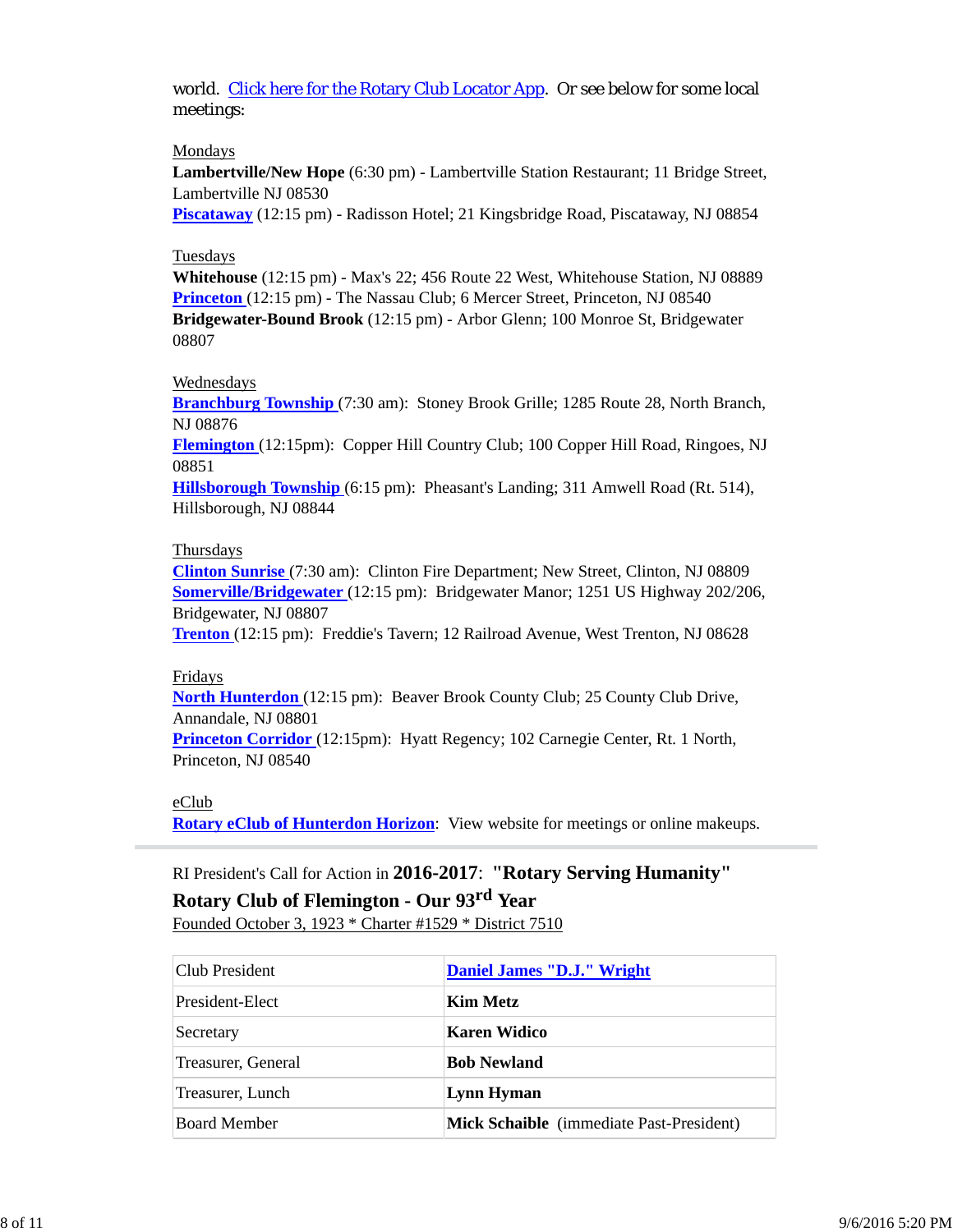| <b>Board Member</b>                                          | <b>Sandy Clark</b>                                |  |  |
|--------------------------------------------------------------|---------------------------------------------------|--|--|
| <b>Board Member</b>                                          | <b>Joe Ziegler</b>                                |  |  |
| Sergeant-at-Arms                                             | <b>Ken Skowronek</b>                              |  |  |
| R.I. President                                               | <b>John F. Germ</b> (Chattanooga, Tennessee, USA) |  |  |
| District Governor (DG)                                       | <b>Charles Minton</b> (Union, NJ)                 |  |  |
| District Governor Elect (DGE)                                | Bob Zeglarski (Roselle-Rosselle Park)             |  |  |
| District Governor Nomimee (DGN)                              | <b>John Shockley</b> (Hillsborough)               |  |  |
| <b>Assistant District Governor (ADG)</b>                     | <b>Albert Varga</b> (Lambertville-New Hope)       |  |  |
| Club Meetings: Wednesday, 12:15 pm, Copper Hill Country Club |                                                   |  |  |

100 Copper Hill Road, Ringoes 08551



**MISSION STATEMENT:** The mission of Rotary International is to assist and guide Rotarians and Rotary clubs to accomplish the Object of Rotary to ensure Rotary's continuing relevance and to help build a better world, emphasizing service activities by individuals and groups that enhance the quality of life and human dignity, encouraging high ethical standards, and creating greater understanding among all people to advance the search for peace in the world.

**THE OBJECT OF ROTARY:** The object of Rotary is to encourage and foster the ideal of service as a basis of worthy enterprise and, in particular, to encourage and foster:

**1st**: The development of acquaintance as an opportunity for service;

**2nd**: High ethical standards in business and professions, the recognition of the worthiness of all useful occupations, and the dignifying of each Rotarian's occupation as an opportunity to serve society;

**3rd**: The application of the ideal of service in each Rotarian's personal, business and community life;

**4th**: The advancement of international understanding, goodwill, and peace through a world fellowship of business and professional persons united in the ideal of service.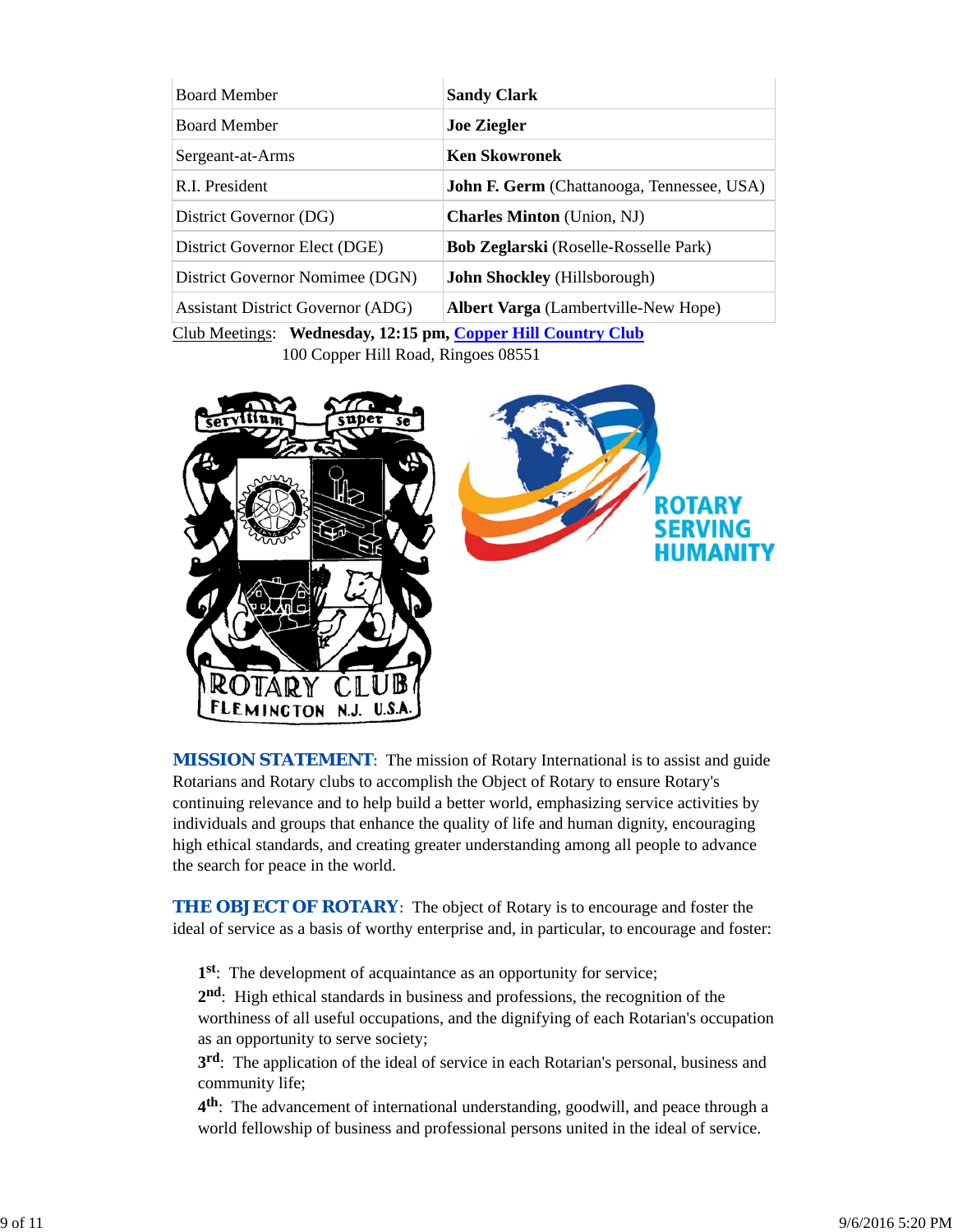#### **THE 4-WAY TEST:** "Of the things we think, say or do:

- **1st**: Is it the Truth?
- 2<sup>nd</sup>: Is it Fair to all concerned?
- **3rd**: Will it build goodwill and better friendships?
- **4th**: Will it be beneficial to all concerned?"

#### *ROTARY's AVENUE'S OF SERVICE*:

**1)** Through **Club Service**, we have fun, build lasting friendships, and make sure that our club runs well.

**2)** Through **Vocational Service**, we volunteer our professional skills to serve others and promote integrity in everything we do.

**3)** Through **Community Service**, we address local needs and work with our community to bring lasting improvements.

**4)** Through **International Service**, we meet humanitarian needs around the globe and promote world understanding and peace.

**5)** Through **Youth Service**, we work with young people to help them become the next generation of leaders, visionaries, and peacemakers.

#### **2016-2017 CLUB MEMBER ROSTER Rotary Club of Flemington, NJ** Current Number of Members: 43

| Rotarian                          | <b>Member Since</b> | <b>Classification</b>           |
|-----------------------------------|---------------------|---------------------------------|
| Black, Bruce B.                   | 2007                | <b>Health and Fitness</b>       |
| Bohler, Herbert C. (Herb)         | 1977                | <b>Specialty Advertising</b>    |
| <b>Boynton, Adam</b>              | 2016                | <b>Church / Social Services</b> |
| Campbell, Jennifer                | 2015                | <b>General Practice</b>         |
| Chittenden, Robert L. (Bob)       | 2003                | M.E.F.P. Consulting Engineering |
| Clark, Arthur L. (Sandy)          | 1987                | Printing                        |
| Davidson, James G. (Jim)          | 2002                | <b>Rubber Products</b>          |
| del Campo, Ann                    | 2016                | <b>Scientist &amp; Farmer</b>   |
| Ferrari, Frederick J. (Fred)      | 1964                | Orthodontia                     |
| Fisher, Charles H. (Charlie)      | 1961                | <b>Funeral Services</b>         |
| Fisher, Thomas H. (Tom)           | 2012                | Property & Casualty Insurance   |
| Harrison, Jeffrey (Jeff)          | 1996                | Psychotherapy                   |
| <b>Goldsmith, Cheryl</b>          | 2016                | <b>Realtor</b>                  |
| <b>Goodwin, Michael S.</b>        | 2016                | <b>Youth Development</b>        |
| Hyman, Lynn                       | 2010                | <b>Retail Banking</b>           |
| Kamnitsis, Christopher P. (Chris) | 2001                | <b>Financial Planning</b>       |
| <b>Kritharis, Nikolaos (Nik)</b>  | 2016                | <b>Dentistry</b>                |
| Liebross, Ira                     | 1997                | <b>Family Medicine</b>          |
| Loew, Darren                      | 2002                | Orthodontics                    |
| Martin, Teresa (Terry)            | 1993                | Solid Waste/Recycling           |
| Mazujian, Harry                   | 2004                | Clergy                          |
| McWilliams, Nancy                 | 1992                | Psychotherapy                   |
| Metz, Kim                         | 2007                | <b>Technical Education</b>      |